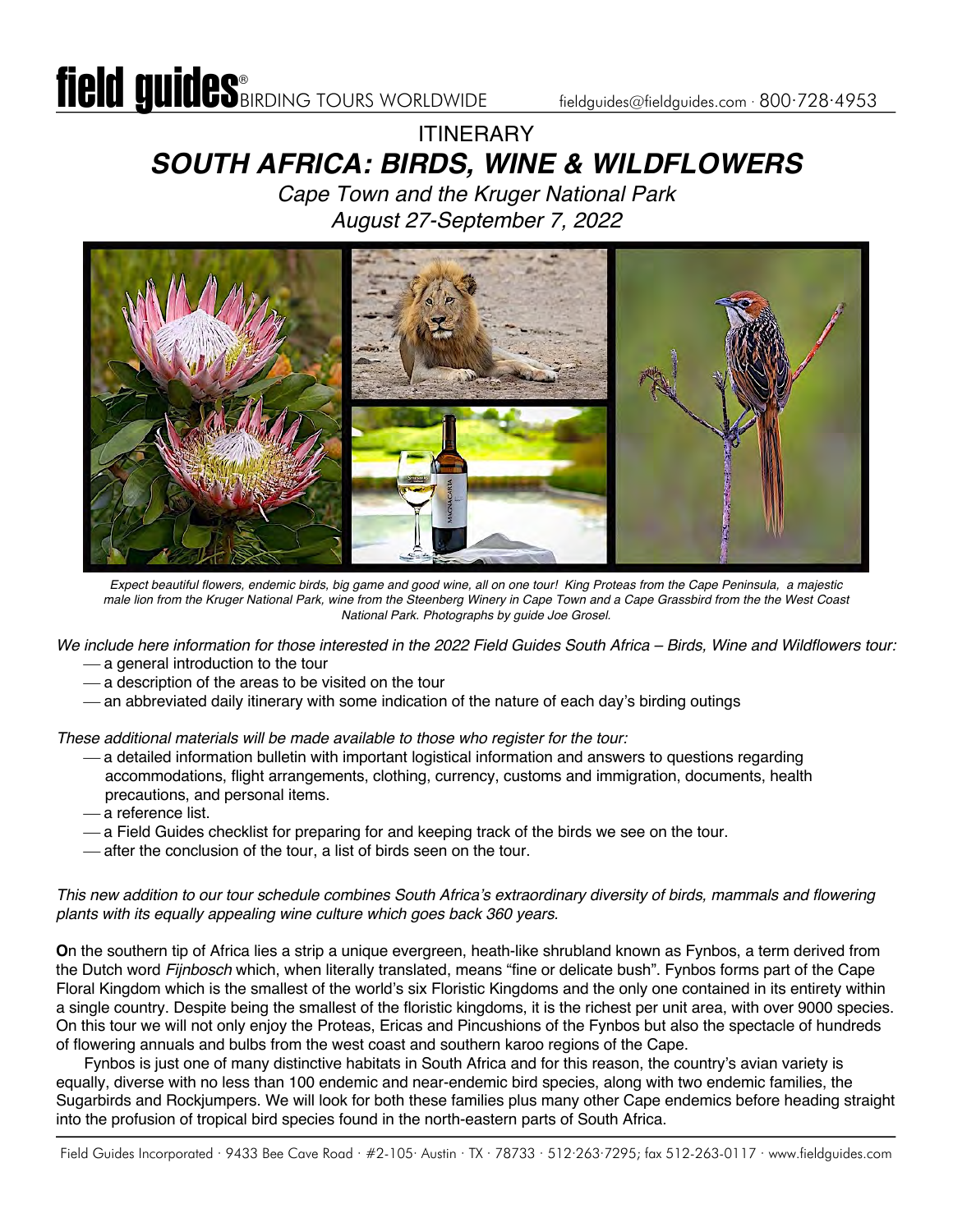

*We'll use safari vehicles for our excursions in and around Kruger National Park, while in other areas, we'll travel in comfortable VW Kombi vans.*

The Mediterranean-type climate of the Cape region, with its cold, wet winters and hot, dry summers, along with its well-drained soils and coastal influences of the Atlantic and Indian Oceans, makes this region ideal for the cultivation of vineyards. The first bottle of wine in the Cape was produced as far back as 1659 by its original governor, Jan van Riebeeck. With an established wine culture, South Africa is one of the top ten wine producing and exporting countries in the world and its wines are up there with the finest in the world. There will be at least four wine tasting sessions on this tour plus a fine selection of top South African wines on offer during all evening meals.

South Africa also possesses some of the best safari destinations on the continent and no visit to the country would be complete

without experiencing Africa's iconic mammals in their natural environment, including Elephant, Lion, Rhino, Leopard, Buffalo, Giraffe, and Zebra. We have selected the best wildlife regions of Kruger to maximize our chances of experiencing great wildlife encounters, and within the adjacent conservation areas, sightings of big cats are almost guaranteed.

To sum up, this tour combines the enjoyment of experiencing the scenic splendor, the floral magic, the avian diversity and the spectacular wildlife of South Africa, all over a good glass of wine!

**All participants will be required to confirm they will have completed a full COVID vaccination course at least two weeks prior to the tour (which, for tours departing on or after March 1, 2022, includes a booster)**. Having a vaccinated group will greatly diminish but not eliminate the possibility of the group and individual participants being adversely affected by COVID-19. **We are requiring all of our staff guides to be vaccinated, including getting the booster**. Note too, that many travel destinations are or soon will be requiring proof of vaccination for entry to bypass testing delays or quarantine, and that entry requirements for a destination can change at any time. Proof of a booster shot, too, may become a requirement for some travel destinations if they choose to declare that vaccinations do not last indefinitely. And having a booster means your risk is lowered and your travel plans and those of our group are less likely to be disrupted.

*We want to be sure you are on the right tour! Below is a description of the physical requirements of the tour. If you are concerned about the difficulty, please contact us about this and be sure to fully explain your concerns. We want to make sure you have a wonderful time with us, so if you are uncomfortable with the requirements, just let us know and we can help you find a better fitting tour! Field Guides will not charge you a change or cancellation fee if you opt out within 10 days of depositing.*

#### **About the Physical Requirements & Pace**:

- **TRAILS**: In the Cape Town area, we will be doing most of our walks over short distances and never very far from the vehicles. In the botanical gardens there are paved paths of which some may be of moderate gradients so some participants may want to make use of a walking stick. On the 'safari' leg of the tour, the parks have freeroaming, dangerous animals, so much of the birding and game viewing will be done from the safety of safari vehicles. The majority of the birding on foot will be done within the safari camp grounds and there won't be any lengthy walks.
- **POTENTIAL CHALLENGES**: In the Kruger National Park and adjacent private conservation area, we will be travelling in open safari vehicles. You'll need to be able to climb in and out of the vehicles.
- **PACE**: In the Cape Town area our day trips will commence just after early breakfast and we will return just before dinner in the evening, so fairly long days but with lots of dozing opportunities in the comfortable air-conditioned vans. Our lunch stops will be lengthy and relaxed. At the private safari lodge, the tour will take on the typical safari mode, with early morning game viewing and birding activities, returning to the lodge for brunch followed by a 'siesta' until afternoon tea with another outing in the afternoon. The afternoon excursions often return after dark to maximize our chances of picking up nocturnal species.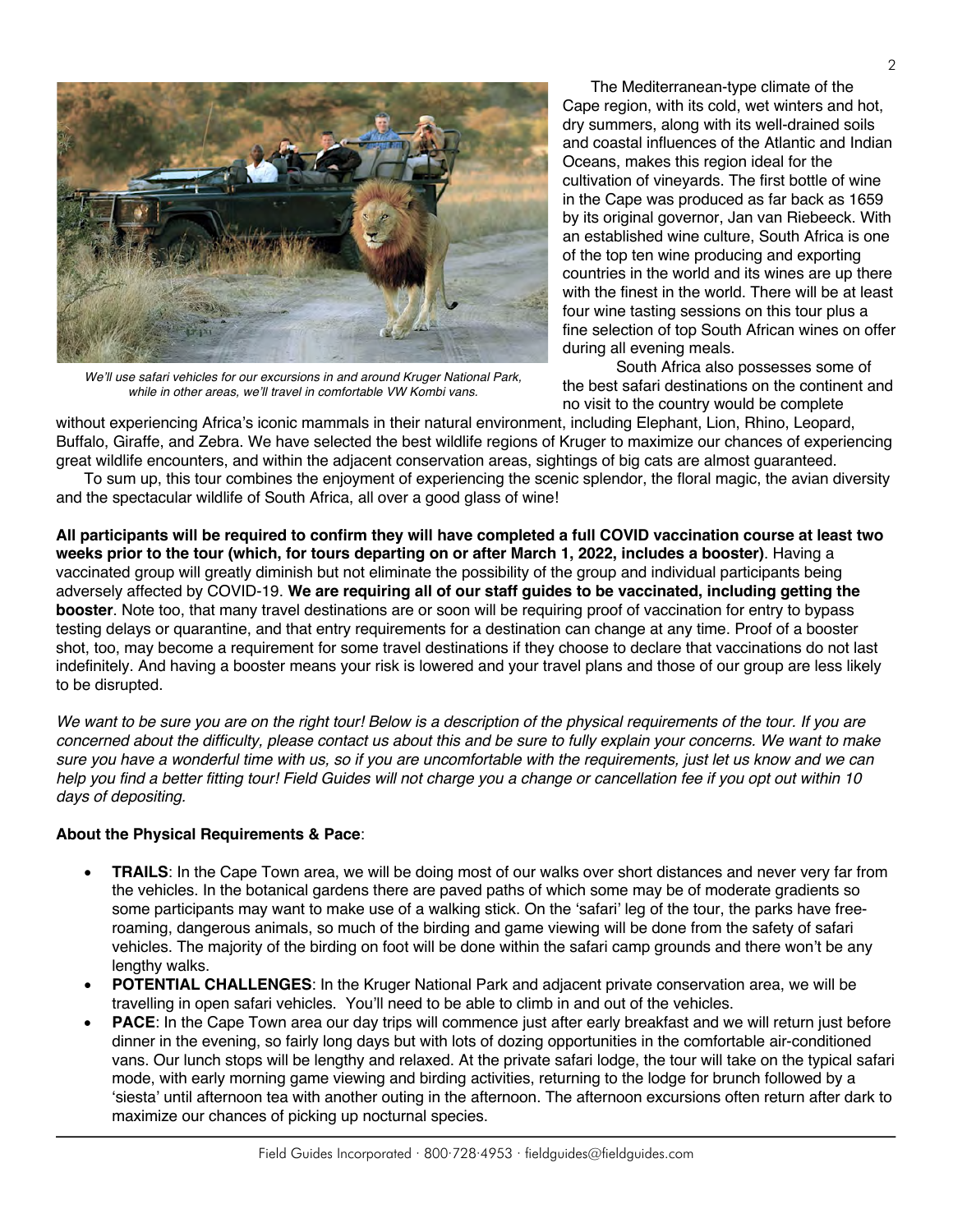- **ELEVATION:** Johannesburg is at an altitude of about 4900 feet; the Kruger region is at an altitude of around 1000 feet.
- **WEATHER**: Late August and early September is spring in South Africa. Johannesburg has cool nights and brisk mornings with warm days averaging around 79 F. In the Cape, the weather can be unpredictable in terms of rain. Days are generally pleasant here with temperatures reaching the 70's F, but can be windy. Night temperatures drop to the mid 60's F. In the Kruger region, the days are hot, averaging at about 86 F during the day and 68 F at night. On the early morning excursions on the open safari vehicles the temperatures could be nippy as a result of the wind chill factor.
- **VEHICLE SEATING**: So that each participant has equal opportunity during our travel, we employ a seat rotation system on all tours. Participants will need to be flexible enough to maneuver to the back of the vehicle on occasion. Those who experience motion sickness will need to bring adequate medication for the duration of the tour, as we are not able to reserve forward seats for medical conditions.
- **BATHROOM BREAKS:** Whenever possible, we use modern, indoor restrooms, but on occasion, participants must be prepared to make a comfort stop in nature. In Kruger, while traveling between lodges there will be a bathroom break at least every 90 minutes.
- **OPTING OUT**: Where we are staying multiple days in the same lodging, participants can easily opt to sit out a day or sometimes a half-day. This will not be possible on days when we are changing locations.

If you are uncertain about whether this tour is a good match for your abilities, please don't hesitate to contact our office; if they cannot directly answer your queries, they will put you in touch with your guide, or help you find the tour that is right for you!



We'll stay at the attractive Steenberg winery and boutique hotel with its beautifully manicured gardens and traditional *Cape-Dutch architecture. Photograph by guide Joe Grosel.*

The standard of lodging on this tour ranges from lavish in the Cape, where we will be staying in an award-winning boutique hotel with its own vineyard and winery, along with two signature fine dining restaurants, to comfortable in the Kruger National Park, where we'll be staying in a combination of thatched bungalows and guesthouses, both of which have en-suite facilities, tea/coffee stations, a/c and open verandas. All the establishments have a 24-hour electricity supply, but bring along a flashlight for when you have to walk between your chalet and restaurants after dark. Three nights will be spent inside the Kruger National Park itself, with two nights in a private conservation area to the west of Kruger known as the Timbavati and Thornybush Game Reserves. Here, we will be residing in our own private game lodge which is unfenced, giving guests uninterrupted views of the African bush and waterholes that attract a variety of large mammals. Our accommodation here is a typically smart African Safari Lodge with stylish, modern, en-suite rooms.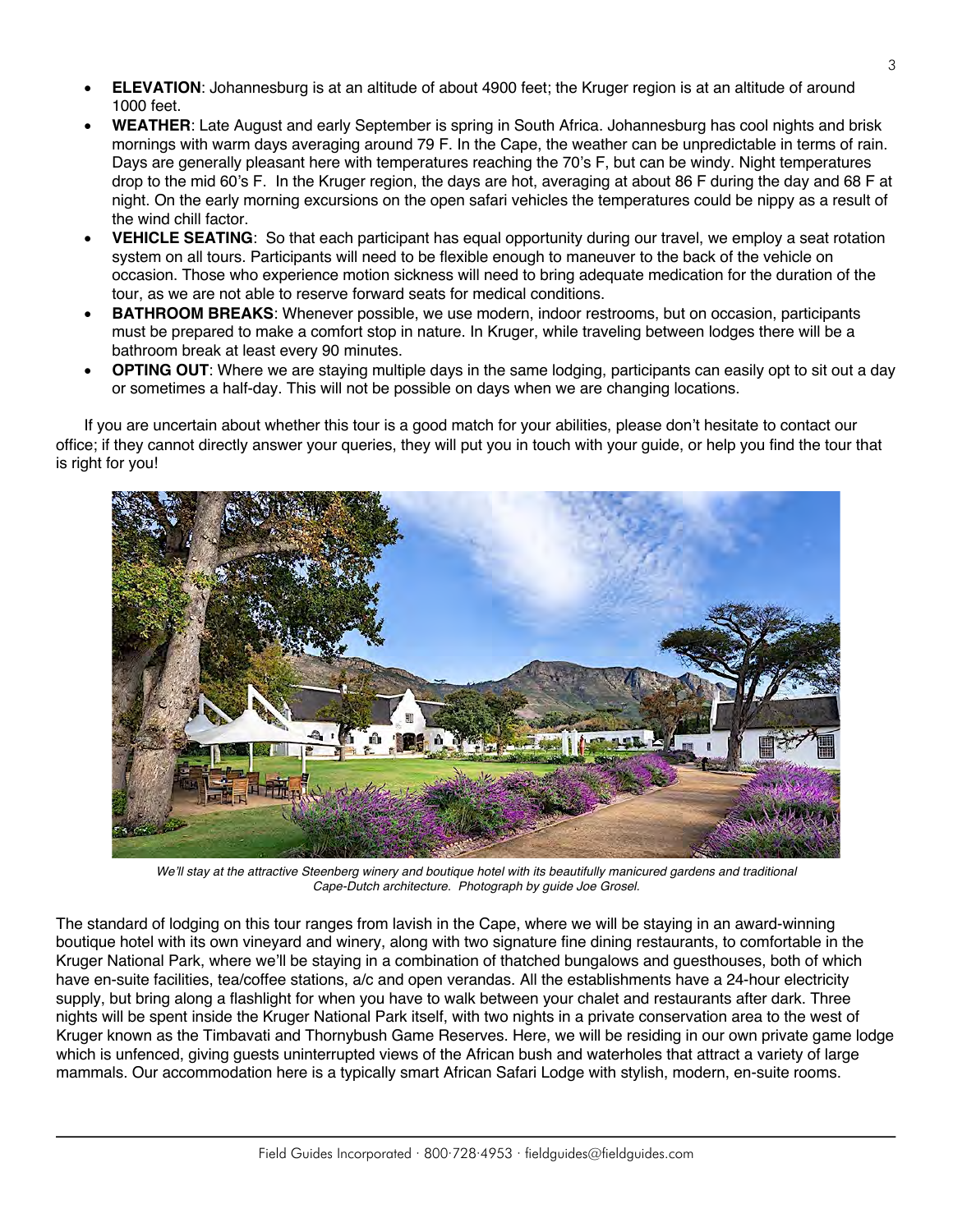### **About the Birding Areas**

**Johannesburg –** Although your stay in Johannesburg will be brief with limited 'birding time' there will be a fair number of species to be seen in the hotel grounds and around the airport. The Safari Club Lodge has well established, lush gardens that are home to the likes of Cape Robin-Chat, Karoo Thrush, Red-eyed Dove, Speckled Pigeon, Cape Starling, Darkcapped Bulbul, Southern Masked Weaver, Cape White-eye and Speckled Mousebird. The birdfeeders often attract a good assortment of seed eaters including Red-headed Finch, Pin-tailed Whydah, Bronze Mannikin, Laughing Dove, Cape Sparrow, Grosbeak Weaver and Southern Red Bishop while 'Fly-overs' could include Sacred Ibis, Black-headed Heron, Grey-headed Gull, Pied Crow and Rock Martin.



**The Cape Town region –**Around the Cape Peninsula region we will be visiting the following birding areas:

- **Kirstenbosch Botanical Gardens –** located on the lower slopes and at the base of Table Mountain, the greater part of the gardens consist of natural fynbos vegetation. The Proteas, pincushions and Ericas attract a variety of nectar feeding birds such as Cape Sugarbird and Malachite, Southern Double-collared, Greater Double-collared and Orange-breasted Sunbirds. The naturally wooded areas are home to Olive Thrush, Sombre Greenbul, Barthroated Apalis, Southern Boubou, Cape Batis and Burchell's Coucal while Cape Robin-chat, Karoo Prinia, Cape Bulbul, Cape Spurfowl, Red-winged Starling and Helmeted Guineafowl can be seen in the open shrubby areas. Peregrine Falcon, Jackal Buzzard and White-necked Raven are often seen soaring around the cliffs above the gardens.
- **The Betty's Bay area** the rocky crags and boulder-strewn slopes of the Helderberg Mountains are good habitat for Cape Rockjumper along with Ground Woodpecker, Rock Kestrel and Cape Rock Thrush. The Harold Porter Botanical Gardens in the town of Betty's Bay has great fynbos and wooded streams supporting good numbers of Yellow Bishop, Swee Waxbill, Black Sawwing, Dusky-brown Flycatcher, Cape Grassbird, Brimstone Canary, Cape Siskin and the super skulker, Victorin's Warbler. Not far from the gardens is Stony Point a rocky shoreline with shrubby banks. This is a major breeding site for African Penguin and four coastal Cormorant species. There is a good selection of shorebirds and terns here plus the two local gull species namely Hartlaub's and Kelp.
- **The West Coast National Park** has a variety of habitats ranging from coastal estuary and intertidal zones to coastal dune fynbos and grassy plains. The special birds here include Black Harrier, Ostrich, Karoo Lark, Pied Starling, Cape Weaver, Large-billed Lark, Southern Black Korhaan, Karoo Scrub Robin and Bokmakierie.

**Kruger National Park** — the habitats of this area include a mix of acacia savannah, broad-leaved, deciduous woodland, open savannah, riparian forest, granite inselbergs and perennial rivers. We will spend three nights in the park itself and another two days in a private reserve in the western buffer zone (an extension of the greater Kruger park in which private lodges are located). In the park we will explore the southern woodlands on the first two days before moving further north into the vast basalt plains and open savannah landscapes. The habitats in the western buffer zone are dominated by open woodland and 'bushveld' bisected by large seasonal riverbeds. With over 300 resident and an additional 100 summer migrant species the Kruger National Park offers an exceptional birding experience. It is home to most of the African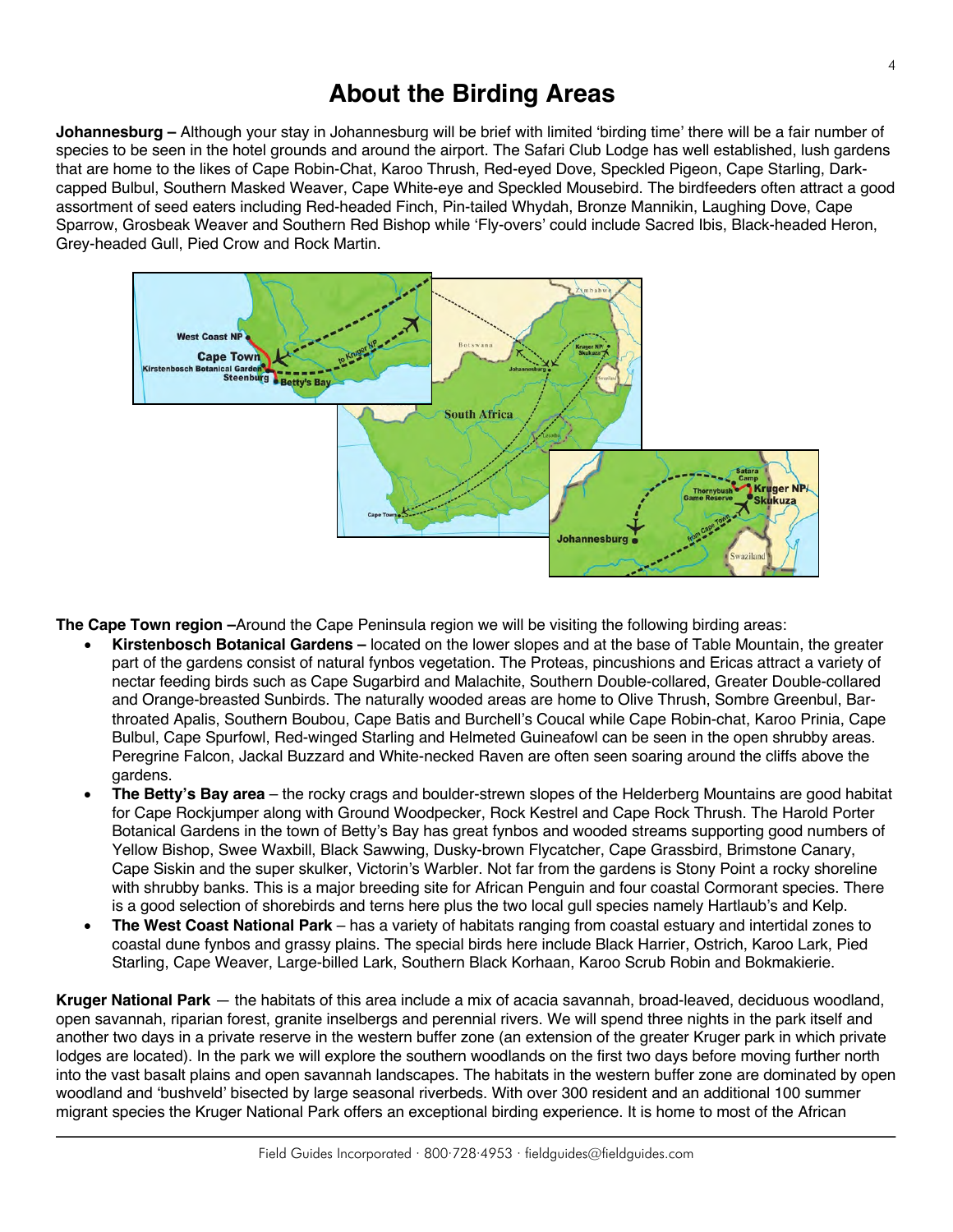flagship birds including Martial Eagle, Bateleur, five vulture species, from the small Hooded to the huge Lappet-faced, Kori Bustard, Ostrich, Southern Ground-Hornbill, Saddle-billed Stork and a good variety of the colourful bee-eaters, sunbirds, rollers, barbets, starlings, robin-chats and kingfishers. In addition to a vast and varied avifauna, we have excellent chances to see more of Africa's famed big game, perhaps including Lion, Leopard, Elephant, Spotted Hyaena, Wild Dog, and a whole array of antelope. Zebra, warthog and giraffe are fairly common here while smaller critters in the form of monkeys, bush squirrels and mongooses are also widespread.



*Dazzling flowers and gorgeous birds, that's what the Fynbos habitat provides. Here, an Orange-breasted Sunbird perches on a Leucospermum (pincushion) in the Kirstenbosch Botanical Gardens. Photograph by guide Joe Grosel.*

# **Itinerary for South Africa: Birds, Wine and Wildflowers**

*Note:* This day-by-day itinerary is based on current air schedules; if schedules change, some modifications may be in order.

**Day 1, Sat, 27 Aug. Departure.** South African Airways direct flights have always been good - comfortable and the service outstanding. Please choose a flight that will arrive in Johannesburg by **Sunday 28 August.**

**Day 2, Sun, 28 Aug.** Arrival in Johannesburg's OR Tambo International Airport. After clearing Customs and Immigration in Johannesburg, proceed to the international arrivals lounge where a chauffeur from The Safari Club South Africa Lodge will be waiting to transfer you to the lodge (look out for your name on the whiteboards held up by the chauffeur). The lodge is only four miles from the airport. Your tour leader will meet you at the lodge on your arrival. *Night at The Safari Club SA.* 

**Day 3, Mon, 29 Aug.** After breakfast at the Safari Club Lodge there will be time for our first bit of birding in the lovely gardens where we hope to see a few endemics in the form of Cape Sparrow, Karoo Thrush, Cape White-eye and Cape Weaver. Then we'll be shuttled back to the OR Tambo airport to take a late morning flight to Cape Town. On arriving in Cape Town after the two-hour flight we collect two 10-seater vans and proceed to the beautiful Steenberg Winery and Hotel located in Cape Town's Constantia region at the foot of Table Mountain. Steenberg Hotel will be our base while in Cape Town with a four-night stay. Once checked in we'll enjoy a light lunch and a birding walk around the estate and golf course where we hope to see some local specialties such as Karoo Prinia, Cape Bulbul, Olive Thrush, Cape Wagtail, Neddicky, Southern Double-banded Sunbird and Cape Canary. The evening will be spent in Steenberg's exclusive winetasting facility to sample some of the estate's superb wines. Dinner at Catherina's restaurant at the Steenberg Estate.

**Day 4, Tue, 30 Aug.** This is South Africa's official spring day so after breakfast at Steenberg it would be fitting to celebrate the day in one of the loveliest gardens in the World, Cape Town's Kirstenbosch Botanical Gardens. Lying at the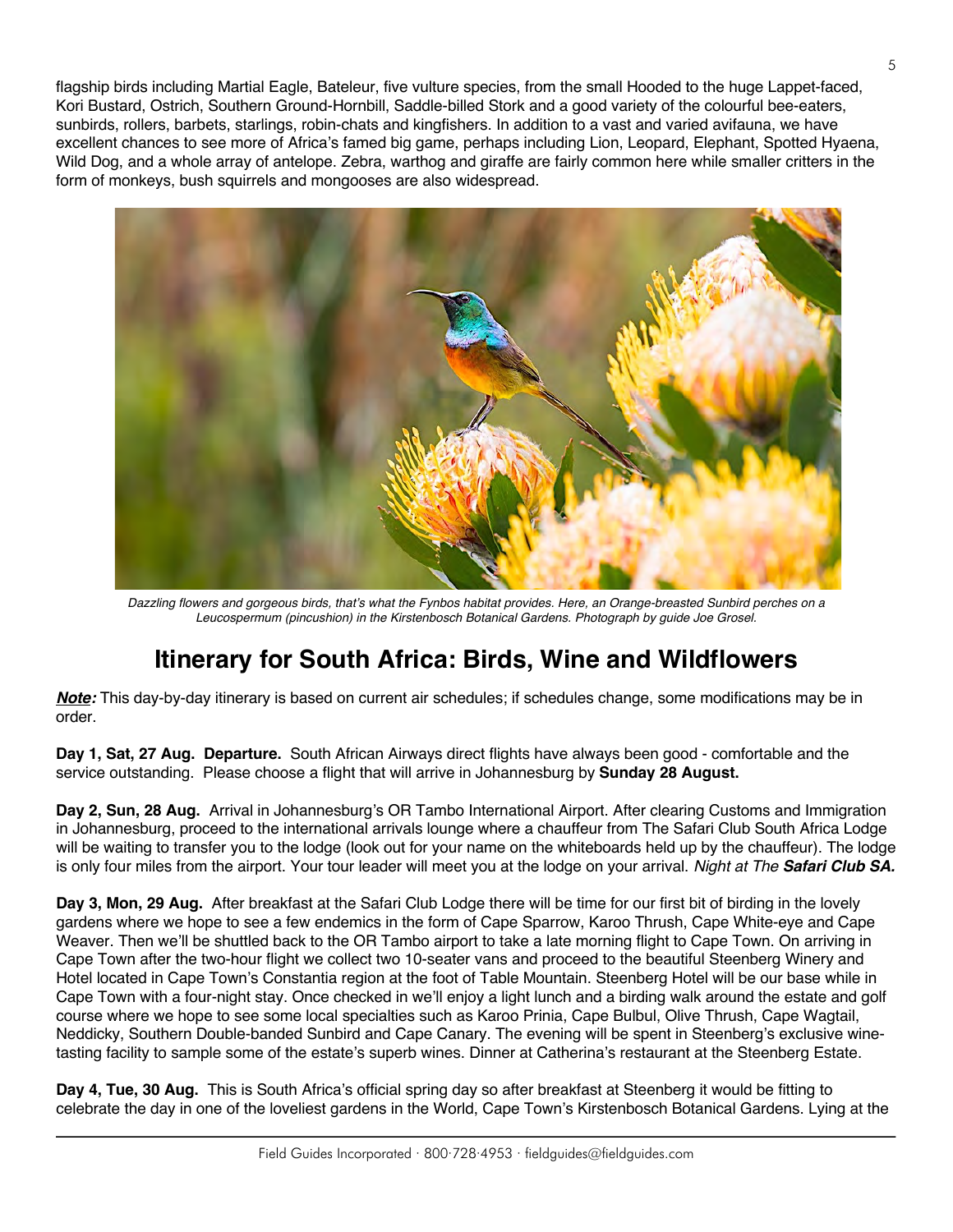base of the Table Mountain chain and within the suburbs of Cape Town it is world-renowned for its floral displays of fynbos of the Cape Floristic Kingdom. This incredible diversity of plant life, in turn attracts the best of the Western Cape birds, including many of the highly sought after endemics. We will look out for Cape Francolin, Malachite Sunbird, Cape Batis, African Olive Pigeon, Cape Sugarbird, Southern Boubou, Swee Waxbill and maybe Black or Red-breasted Sparrowhawk amongst a kaleidoscope of Pincushions, Ericas and Restios. Lunch at the gardens will be followed by a drive along the spectacular Cape Peninsula route to the Cape Point National Park. Here we may see some of the Cape Peninsula's endemic mammals, with Cape Mountain Zebra and Bontebok on top of the list. The day will end with dinner at the oldest wine producing estate in South Africa, Groot Constantia (1865). A short talk by one of the estate's wine makers about the history of wine in South Africa will form part of the evening's program.

**Day 5, Wed, 31 Aug.** We take a day trip around the very scenic False Bay route to the hamlet of Rooi-Els where a walk of a mile or so along a stony track should produce sightings of the endemic Cape Rock-Jumper along with Ground Woodpecker, Orange-breasted Sunbird, Cape Bunting, White-necked Raven and Cape Rock Thrush. The smallest Protea of them all grows along this track beside colourful *Pelargoniums, Helichrysums* and *Salvias*. At the town of Betty's Bay we visit the African Penguin colony at Stony Point which also features four Cormorant species, three of which, the Bank, Cape and Crowned are endemic. We'll also spend some quality time in the lovely Harold Porter Botanical Garden with its natural fynbos vegetation and attractive views of the mountains and ocean. After lunch at the botanical gardens we take a drive through South Africa's most famous wine producing area, Stellenbosch were we will enjoy some wine tasting and dinner at the Spier Estate before returning to Steenberg.



*The perky Cape Rockjumper is a sought-after endemic and one of two species that make up a unique bird family found only in South Africa and Lesotho. Photograph by guide Joe Grosel.*

**Day 6, Thu, 1 Sep.** Another full day trip, this time to the West Coast National Park with its turquoise lagoon and swaths of annual, spring wildflowers not to mention some very appealing mammals and birds. We spend most of the day in the park taking in the floral splendor whilst looking out for the likes of Black Harrier, Karoo Scrub-Robin, Pied Starling, Pearlbreasted Swallow, Bokmakierie, Large-billed Lark and Cape Grassbird plus a variety of mammals including Steenbok, Eland and Red Hartebeest (antelope). The lagoon is home to both Greater and Lesser Flamingo and many waterfowl such as the Cape Teal and Yellow-billed Duck. On our return journey to Cape Town we will pop into the nearby village of Darling with its many wildflower reserves where an early dinner will be enjoyed at one of the many local restaurants before returning to Cape Town and Steenberg.

**Day 7, Fri, 2 Sep.** After a leisurely breakfast we drive to Cape Town airport and take the midmorning, direct, two and a half-hour flight to Skukuza, the headquarters of the Kruger National Park. The Skukuza Airport is about 10 miles from the camp so we will be transferred by open safari vehicle to our lodgings in the Skukuza Camp. We will be staying in thatched en-suite chalets with air conditioning. Once settled in, there will be time for a quick lunch and then straight into an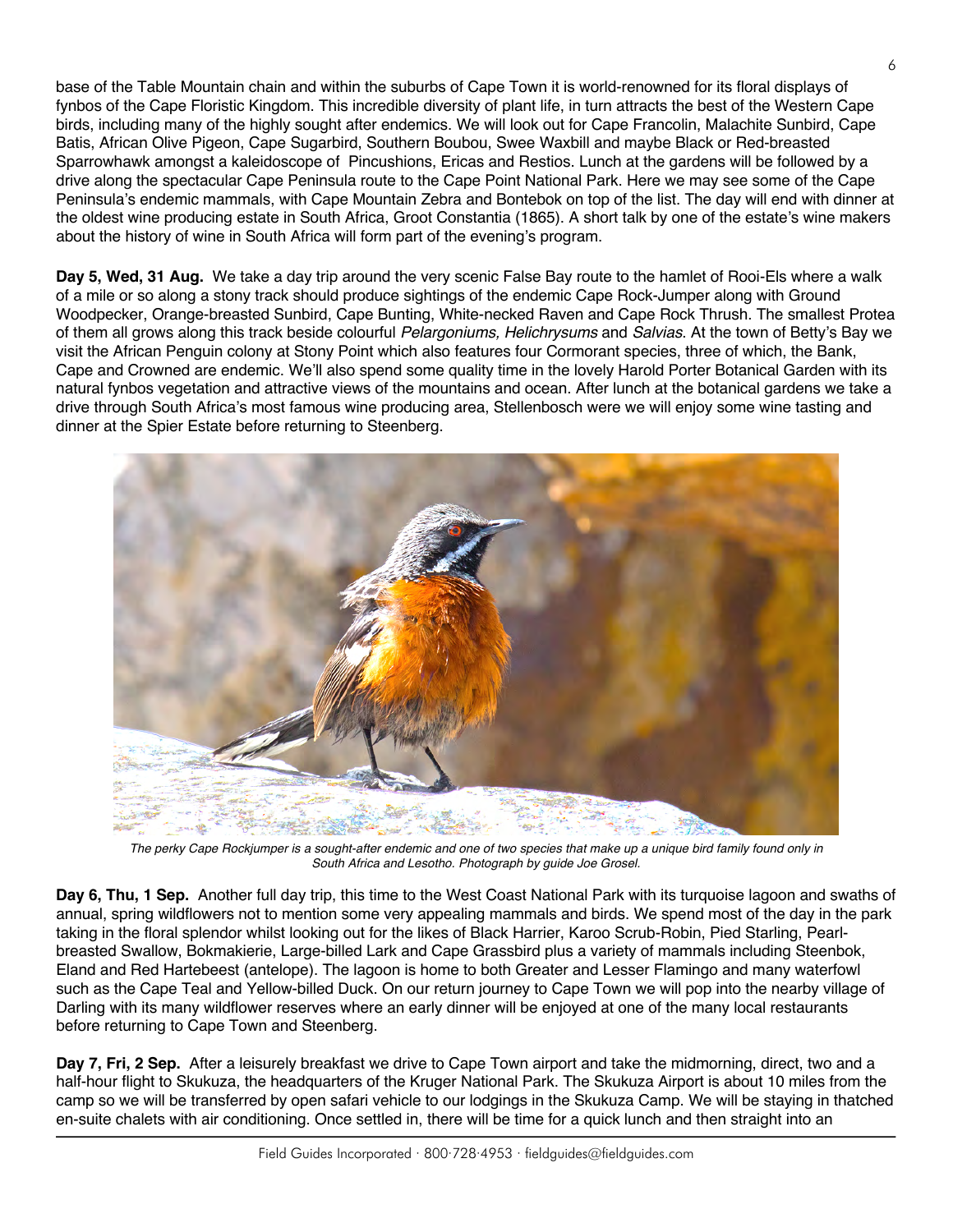afternoon game viewing and birding excursion. This will be a fine opportunity to get acquainted with Kruger's widespread species including Gray-go-away-Birds, Fork-tailed Drongos, Magpie Shrikes, Arrow-marked Babblers along with numerous starling, hornbill, spurfowl and roller species. Dinner will be taken at the best restaurant in Kruger, the Cattle Barron with its fine selection of red wines. *Night in the Skukuza Rest Camp, Kruger National Park.*

**Day 8, Sat, 3 Sep.** This should be a memorable day as we take a long but very scenic drive to our next camp Satara, first traveling along the riparian habitats of the Sabie River stopping off at the Lower Sabie Camp for breakfast and a leg stretch before heading further north. On the first leg of the day's journey mammals preferring the wooded habitats should be seen. These include Greater Kudu, Waterbuck, Bushbuck, Nyala and hopefully Leopard. On the journey north to Satara Camp the vegetation progressively becomes more open and the typical plains game and birds should start appearing. We will be looking out for the likes of Ostrich, Kori Bustard, Secretarybird and Ground Hornbill. Typical savannah mammals such as Blue Wildebeest, Common Zebra and Impala should be plentiful. Some of the smaller bird that are fairly common in the savannahs around Satara Camp include Red-billed Oxpecker, Southern Cordonbleu, Swainson's Spurfowl, Rattling Cisticola, Brown-headed Parrot, Sabota Lark, Burchell's Starling, Black-crowned Tchagra and Chestnut-backed Sparrowlark. Large raptors are also well represented here with Bateleur, African Hawk-Eagle, Brown Snake-Eagle and Tawny Eagle seen on most days.A light lunch will be taken at a tearoom en-route and we should reach Satara Camp by late afternoon. A pre-dinner wine sampling session will be a fine way to end our final night in the national park. *Night in thatched cottages in the Satara Camp.* 



*The open plains of the Kruger's Satara region are particularly suited to Cheetah and these two stunning males were photograph there by guide Joe Grosel on a recent safari to Kruger.*

**Day 9, Sun, 4 Sep.** This morning we take an early drive further north to the Olifants River traversing at least three major Kruger habitats. Birding from the bridge crossing the Olifants River is always rewarding with probable sightings of Great Egret, Saddle-billed Stork, Greater Painted Snipe, White-fronted Plover and a good selection of Vultures that bathe in the shallow pools. This route is also good for the big cats and Spotted Hyeana. On returning to Satara camp we'll have breakfast at the camp restaurant before leaving for the Thornybush Private Game Reserve (part of the Greater Kruger Conservancy) where we stay in a lovely private lodge. All drives here are in open safari vehicle and rangers are allowed to traverse off-road to get better views of the big-five mammals. The nights at Thornybush are usually filled with the sounds of nocturnal mammals and birds with the territorial male lions dominating the chorus! *Night in a private lodge in the Thornybush Game Reserve.*

**Day 10, Mon, 5 Sep.** We start the day with the traditional safari style coffee and biscotti's before setting out in search of Rhino, Leopard and Lion, three mammals for which this area is well known for. The deciduous woodlands here are good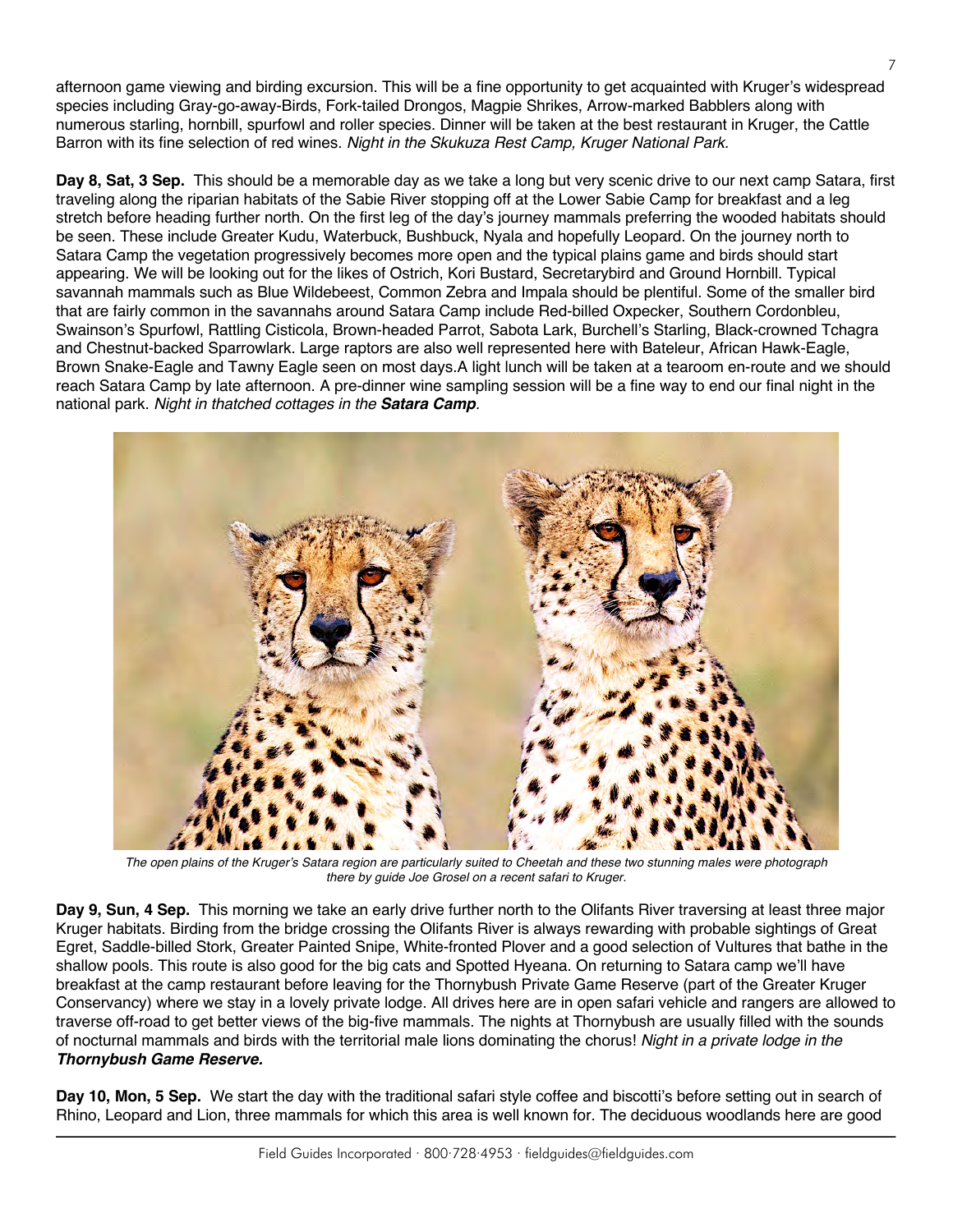for a great variety of passerines including Southern White-crowned Shrike, Cape Penduline-Tit, Red-headed Weaver, White-browed Scrub-Robin, Chin-spot Batis, Black-backed Puffback, Ashy Flycatcher, Golden-breasted Bunting and Black Cuckooshrike. In spite of being in the bush in the dry season we won't forget the wildflower component of the tour and some winter-flowering plants such as *Aloes, Euphorbias* and the stunning Impala Lilies *Adenium multiflorum* will be targeted during our excursions. Through the heat of the day we have the option of taking a nap or watching game come into the camp waterhole for a drink. This afternoon's excursion will extend beyond sunset with the intention of seeing some nocturnal species including owls and nightjars. Mammals that are often seen here after dark include Large Spotted Genet, African Civet, Lesser Bushbaby, Scrub Hare and African Porcupine. On our last evening in the bush we will take pleasure in some final wine tasting and a bush barbeque under the stars. *Night in a private lodge in the Thornybush Game Reserve.*



*Although the month of September constitutes the advent of spring, the 'bushveld' region of north-eastern South Africa is at its driest and waterholes are a hive of activity during the heat of the day when, particularly elephant come in to slake their thirst. Photograph by guide Joe Grosel.*

**Day 11, Tue, 6 Sep.** There will be time for one final morning bush excursion before brunch and a transfer from the Thornybush Game Reserve to the Eastgate Airport which is only about 15 miles away. We'll take the lunchtime flight back to Johannesburg arriving in good time to take the evening flight back to the US.

**Day 12, Wed, 7 Sep.** Arrive in the US.

### **About Your Guides**

**Marcelo Padua** was born in Belem at the mouth of the Amazon River. Growing up he spent his free time at his uncle's farm in an Amazon rainforest reserve observing everything from insects to mammals and birds. Marcelo began studying English at an early age and attended high school in Middletown, Pennsylvania, in a student-exchange program. He is remarkably fluent and even taught English for a couple of years back home in Brazil.

*"I'd go anywhere with Marcelo Padua because I know the tour will be seamless, fun and we will get the birds." D. N.; Beyond the Ports of Portugal*

Following university in Rio de Janeiro, Marcelo transferred to law

school in Cuiaba, but working as an English-speaking naturalist guide during school holidays soon made it clear to him that birding was much more than a hobby! With just a year to go until his bar exam, he turned his back on the law to hang out his shingle as a birding guide. He met Bret Whitney in 2005 and embarked on a full-time guiding career with Field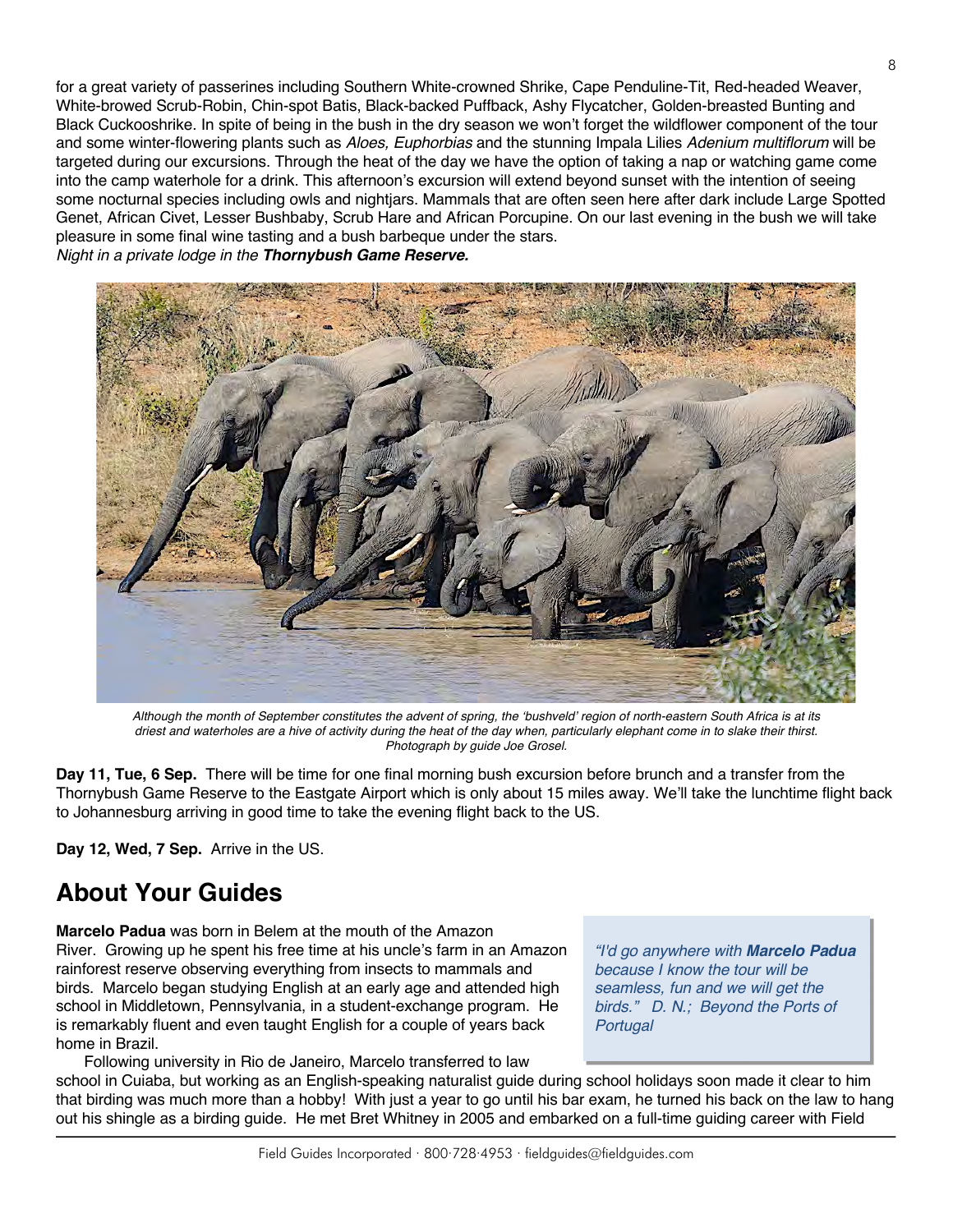Guides in 2010. With his great sense of humor, impeccable organizational skills, and love of seeing birds, Marcelo has quickly become a reference for birding in Brazil, spending over 200 days each year in the field. A warning: Watch out if he sees displaying manakins of any kind! Marcelo makes his nest at the crossroads of the Pantanal and the Amazon in Cuiaba with his wife, Ana.

Visit https://fieldguides.com/our-staff/ for Marcelo's complete tour schedules; just click on his photo.

Your Field Guides leader will be accompanied throughout the tour by a **local guide**.

## **Financial Information**

**FEE: \$8875 (The majority of price increase is due to the inclusion of internal flights within South Africa this year) DEPOSIT: \$900 FINAL PAYMENT DUE: April 29, 2022 SINGLE SUPPLEMENT (Optional\*): \$525 (singles are limited at our lodge in Cape Town and Thornybush; depending on the make-up of our group, we may have to double up at these locations) LIMIT: 12**

#### **Special Note: Tour fees may be subject to change due to the global economic effects of COVID-19.**

We have published the itinerary and price for this tour with the understanding that during these uncertain times we are likely to encounter unforeseen changes. Some of our tours may incur higher costs due to increases in currency exchange rate fluctuations or COVID-19 related fees imposed by countries and/or suppliers. Travel and hospitality companies all over the world have been adversely affected by the pandemic, and there is no guarantee that all of the lodging and transportation we have booked for this tour will still be available at the time of departure. We hope to maintain our services as indicated in our itinerary as well as our published tour fee. However, if changes are required we will make every effort to maintain the quality of the itinerary as it is published with the most appropriate substitutions available. Should any necessary changes or other unforeseen causes result in an increase in service rates to us, we reserve the right to pass on those increases in fees to the tour participant.

### **Other Things You Need to Know**

**TOUR MANAGER:** The manager for this tour is Sharon Mackie. Sharon will be happy to assist you in preparing for the tour. If you have any questions, please don't hesitate to call her!

**Accommodations:** The standard of lodging on this tour ranges from lavish in the Cape, where we will be staying in an award-winning boutique hotel with its own vineyard and winery, along with two signature fine dining restaurants, to comfortable in the Kruger National Park, where we'll be staying in a combination of thatched bungalows and guesthouses, both of which have en-suite facilities, tea/coffee stations, a/c and open verandas. All the establishments have a 24-hour electricity supply, but bring along a flashlight for when you have to walk between your chalet and restaurants after dark. Three nights will be spent inside the Kruger National Park itself, with two nights in a private conservation area to the west of Kruger known as the Timbavati and Thornybush Game Reserves. Here, we will be residing in our own private game lodge which is unfenced, giving guests uninterrupted views of the African bush and waterholes that attract a variety of large mammals. Our accommodation here is a typically smart African Safari Lodge with stylish, modern, en-suite rooms.

**DOCUMENTS:** US citizens will need a current passport for travel to South Africa. No visa is required. We recommend the validity date of your passport extends six months beyond your return date home. South Africa requires two blank pages for their stamps each time you enter the country and as a precaution, it is best to have at least one blank page for all the countries you will visit or transit on this tour.If you are not a US citizen, please check with the South African consulate nearest you for entry requirements. Information about consulates and entry requirements is generally available online or you can contact us and we will be happy to look this up for you. Passports should have an adequate number of blank pages for the entire journey.

**As noted above, all participants and your Field Guides guide(s) will be required to have completed a full course of vaccination at least two weeks prior to the tour. Be sure to share proof of such vaccination with our office and bring a physical copy of your vaccination proof on tour.**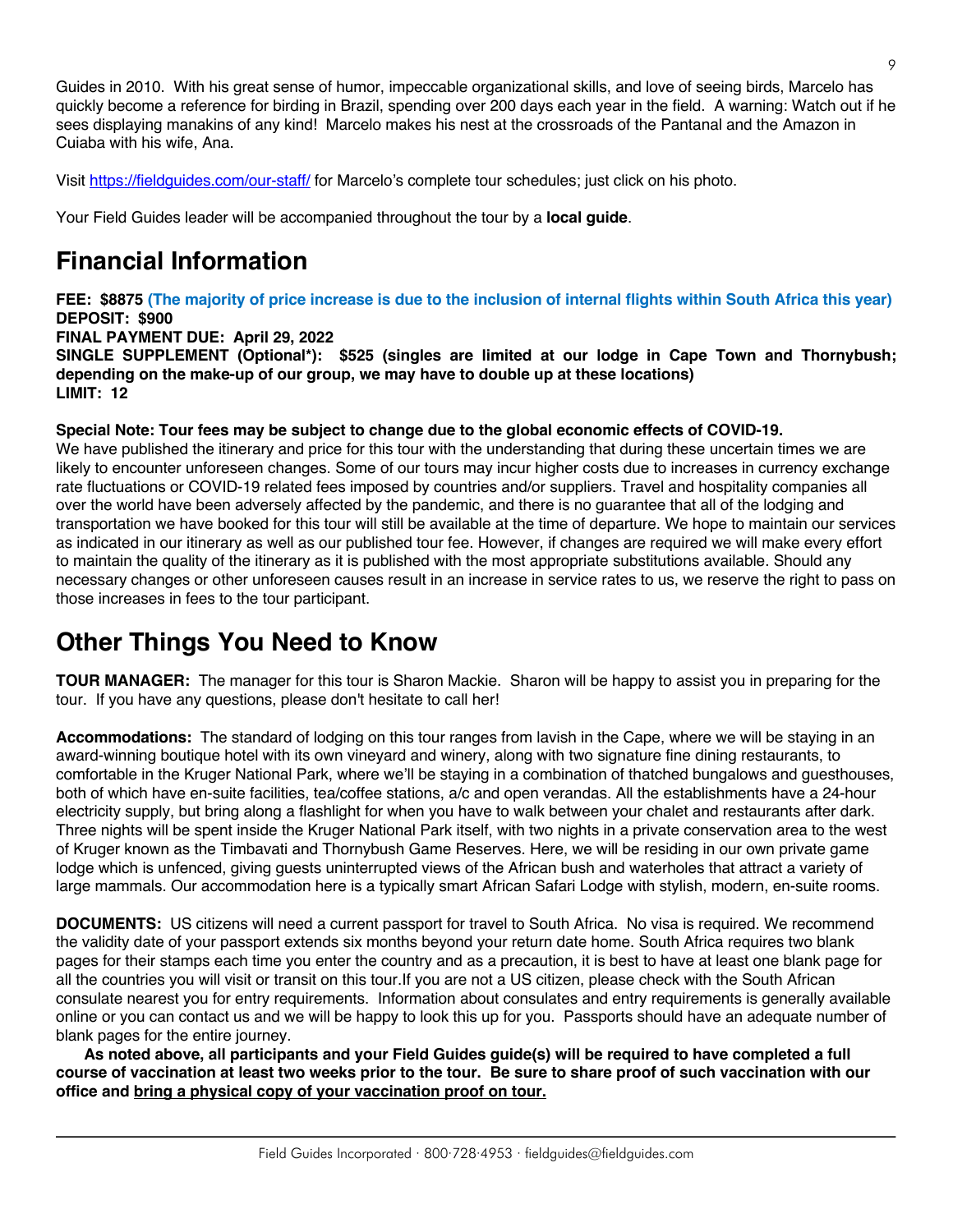**AIR ARRANGEMENTS**: Field Guides is a full service travel agency and your tour manager will be happy to assist you with flights to join this tour. Field Guides does not charge a service fee for these services to clients booking a tour. However, we understand that tech-savvy clients often prefer to shop online or that you may wish to use mileage to purchase tickets. Regardless of which method you choose, your tour manager will be happy to provide assistance regarding ticket prices and schedules, along with rental cars and extra hotel nights as needed.

Please be sure to check with your tour manager prior to purchasing your ticket to make sure the flights you have chosen will work well with the tour itinerary and that the tour is sufficiently subscribed to operate. Once purchased, most airline tickets are non-refundable and carry a penalty to change. Field Guides cannot be responsible for these fees. **Also, it is imperative that we receive a copy of your comprehensive flight itinerary—including any and all flights not covered in the tour fee—so that we may track you in the event of missed connections, delays, or other mishaps.**

**LUGGAGE:** Please be aware that many airlines have recently modified their luggage policies and are charging additional fees for checked bags. Updates could easily occur before your departure, so you may wish to contact your airline to verify the policy. Additional charges for bags on any flights, whether these are covered by the tour fee or not, will be the client's responsibility.

*Please also note*, we ask you to limit your baggage to one medium size soft duffle and a carry-on. Wheeled duffles are allowed, but please **do not bring suitcases** (including soft-sided ones) as these will not pack well and will **have to be left in Johannesburg throughout the whole tour**.

**TOUR INCLUSIONS/EXCLUSIONS:** The **tour fee** is **\$8875** for one person in double occupancy\* from Johannesburg. It includes all lodging from Day 2 through Day 10, internal flights within South Africa, all meals from dinner on Day 2 through lunch on Day 11, all ground transportation, entrance fees, and the guide services of the tour leader(s). Tipping at group meals and for drivers, porters, and local guides is included in your tour fee and will be handled for the group by your Field Guides leader(s). However, if you would like to recognize your Field Guides leader(s) or any local guide(s) for exceptional service, it is entirely appropriate to tip. We emphasize that such tips are optional and not expected.

The above fee **does not include** airport taxes, visa fees, any checked or carry-on baggage charges imposed by the airlines, any alcoholic beverages, optional tips to local drivers, phone calls, laundry, or other items of a personal nature.

The **single supplement** for the tour is **\$525**. Our tour fees are based on double occupancy; one-half the cost of a double room is priced into the tour fee. The single supplement is calculated by taking the actual cost of a single room and subtracting one-half the cost of a double room (plus any applicable taxes).

\*If you have a trusted friend, relative, or significant other with whom you wish to share a room on tour, please let us know and your tour manager will make that assignment. Field Guides is not currently pairing roommates who do not know each other, and the single supplement will apply if you do not have a roommate. *Note:* There may be occasions on certain tours where singles won't be available at all hotels/lodges. If this is the case, your tour manager will let you know. You will be advised ahead of time who you will be rooming with and you will have the opportunity to connect with that person before the tour, if you would like.

**TOUR REGISTRATION: To register for this tour, please** [contact our office.](https://fieldguides.com/contact-us/) Our office will be in touch with you by email by the next business day (Mon-Fri) with instructions on how to complete our new electronic registration form and medical questionnaire. (We are no longer accepting the paper version.)

Please mail your **deposit of \$900** per person, or see our Payment Options at [https://fieldguides.com/payment](https://fieldguides.com/payment-options/)[options/](https://fieldguides.com/payment-options/) . **Full payment** of the tour fee is due 120 days prior to departure, or **by April 29, 2022. We will bill you for the final payment at either 120 days or when the tour has reached sufficient subscription to operate, whichever date comes later.**

Please note that if you are traveling on a tour **outside your country of domicile** (for example, outside the US for US residents), we will require **proof of travel insurance**. Since the cost of your trip insurance and airline tickets is generally non-refundable, please do not finalize these purchases until you have received final billing for the tour or have been advised that the tour is sufficiently subscribed to operate by your tour manager.

**SMOKING:** Almost all of our clients prefer a smoke-free environment. If you smoke, please be sensitive to the group and refrain from smoking at meals, in vehicles, and in proximity to the group on trails and elsewhere.

**CANCELLATION POLICY: FOR 2022 TOURS:** Refund of deposit and payment, less \$100 handling fee, will be made if cancellation is received up to 120 days before departure. If cancellation occurs between 119 and 70 days before the departure date, 50% of the tour fee is refundable. Thereafter, all deposits and payments are not refundable and non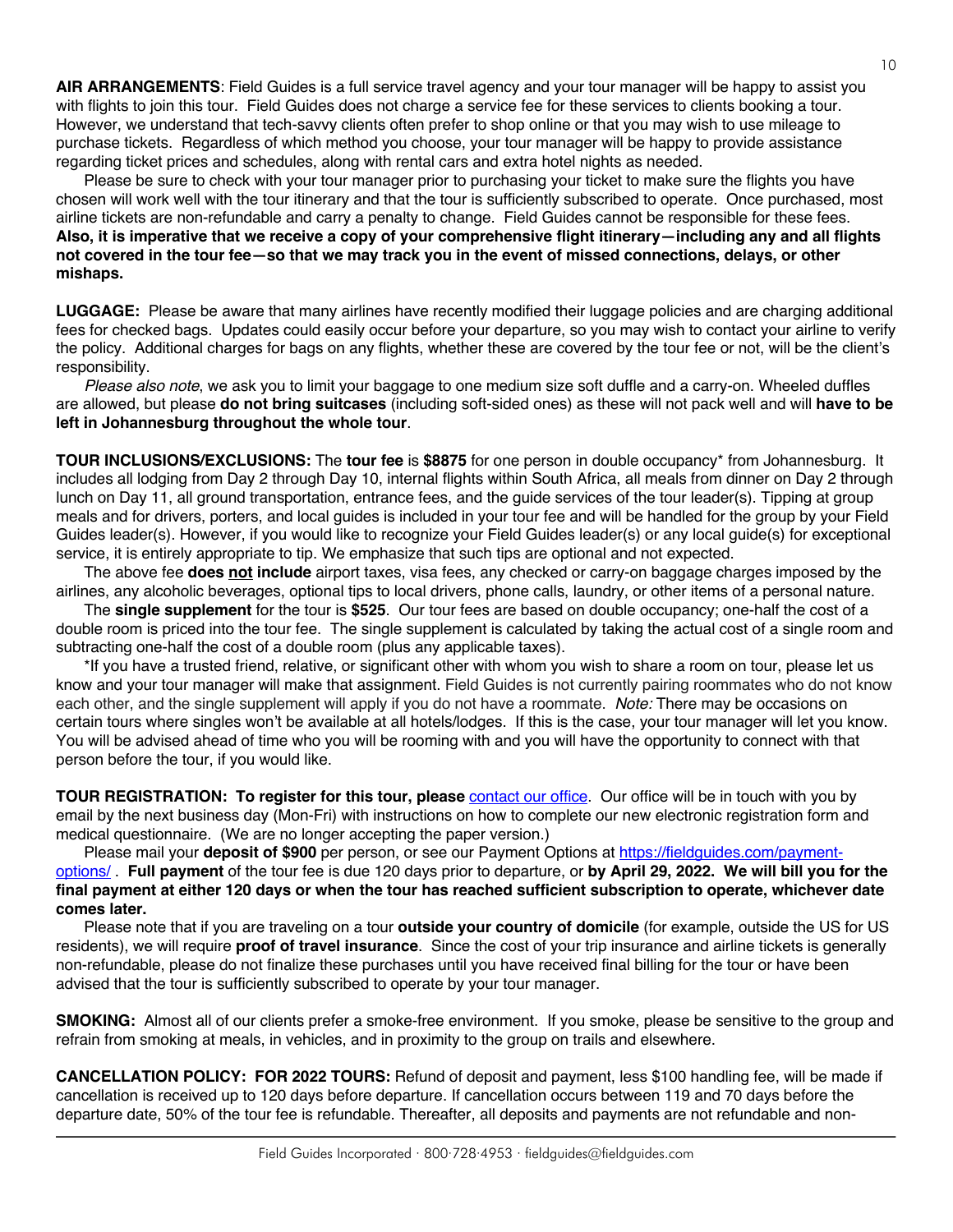transferable. **FOR 2023 TOURS & BEYOND:** Note that beginning in 2023, the 50% refund period will become 179 to 90 days before departure, with no refund thereafter.

Our cancellation policy only applies to payments made to Field Guides for tour (and any services included in those fees). Airline tickets not included in the tour fee and purchased separately often carry penalties for cancellation or change, or are sometimes totally non-refundable. Additionally, if you take out trip insurance the cost of that insurance is not refundable, so it is best to purchase the policy just prior to making full payment for the tour or at the time you purchase airline tickets, depending upon the airline's restrictions.

The right is reserved to cancel any tour prior to departure. In most such cases, full refund will constitute full settlement to the passenger. Note this exception, however: If you have been advised pre-tour that there is a non-refundable portion of your tour fee no matter the reason for Field Guides cancellation of the tour, that portion will not be refunded. The right is reserved to substitute in case of emergency another guide for the original one.

**TRIP CANCELLATION & MEDICAL EMERGENCY INSURANCE:** We strongly recommend you consider purchasing trip cancellation (including medical emergency) insurance to cover your investment in case of injury or illness to you or your family prior to or during a trip. If you are traveling on a tour **outside your country of domicile** (for example, outside the US for US residents), we will **require proof of travel insurance**. Because we must remit early (and substantial) tour deposits to our suppliers, you acknowledge and agree that we will not issue a refund when cancellation occurs within 70 days of departure, and only a partial refund from 70 to 119 days prior to departure (see CANCELLATION POLICY). In addition, the Department of State strongly urges Americans to consult with their medical insurance company prior to traveling abroad to confirm whether their policy applies overseas and if it will cover emergency expenses such as a medical evacuation. US medical insurance plans seldom cover health costs incurred outside the United States unless supplemental coverage is purchased. Furthermore, US Medicare and Medicaid programs do not provide payment for medical services outside the United States.

When making a decision regarding health insurance, Americans should consider that many foreign doctors and hospitals require payment in cash prior to providing service and that a medical evacuation to the United States may cost well in excess of \$50,000. Uninsured travelers who require medical care overseas often face extreme difficulties. When consulting with your insurer prior to your trip, please ascertain whether payment will be made to the overseas healthcare provider or whether you will be reimbursed later for expenses that you incur.

US citizens will receive information from us regarding optional tour cancellation/emergency medical insurance. Our agent, CSA, will insure for trip cancellation and interruption, medical coverage, travel delay, baggage loss and delay, and emergency medical transportation. If you purchase the insurance prior to, or within 24 hours of making final payment for the tour, and cover all non-refundable parts of the trip (including any non-refundable flights and in some cases, other arrangements), pre-existing conditions are covered. You may purchase your CSA policy on-line by visiting our website at https://fieldguides.com/trip-cancellation-insurance/ and clicking the link to CSA. The CSA webpage also includes a contact number.

**Currently we are unable to offer CSA insurance policies to residents of New York and Hawaii**. We have had clients provide positive feedback after acquiring insurance thru InsureMyTrip (https://www.insuremytrip.com/) in the past, and would suggest that company as an alternative. When purchasing insurance with a company other than CSA, you will want to understand whether the timing of your purchase will affect coverage before paying your first deposit. Insurance purchase requirements can vary from company to company, and such requirements could limit your options if you do not look into this until making your final payment for your tour. Please let us know if you have any questions about this.

Please note, once the insurance is purchased it is non-refundable, so please check with your tour manager prior to making the purchase to assure the tour will operate as scheduled. Citizens of other countries are urged to consult their insurance broker.

**RESPONSIBILITY:** For and in consideration of the opportunity to participate in the tour, each tour participant and each parent or legal guardian of a tour participant who is under 18 agrees to release, indemnify, and hold harmless Field Guides Incorporated, its agents, servants, employees, shareholders, officers, directors, attorneys, and contractors as more fully set forth in the Release and Indemnity Agreement on the reverse side of the registration form. Field Guides Incorporated acts only as an agent for the passenger in regard to travel, whether by railroad, motorcar, motorcoach, boat, airplane, or other means, and assumes no liability for injury, damage, loss, accident, delay, or irregularity caused by defect in such vehicles or for any reason whatsoever, including the acts, defaults, or bankruptcies of any company or person engaged in conveying the passenger or in carrying out the arrangements of the tour. You acknowledge and agree that Field Guides Incorporated is not responsible for losses or additional expenses due to delay or changes in air or other services, sickness, weather, strike, war, quarantine, or other causes. The tour participant shall bear all such losses and